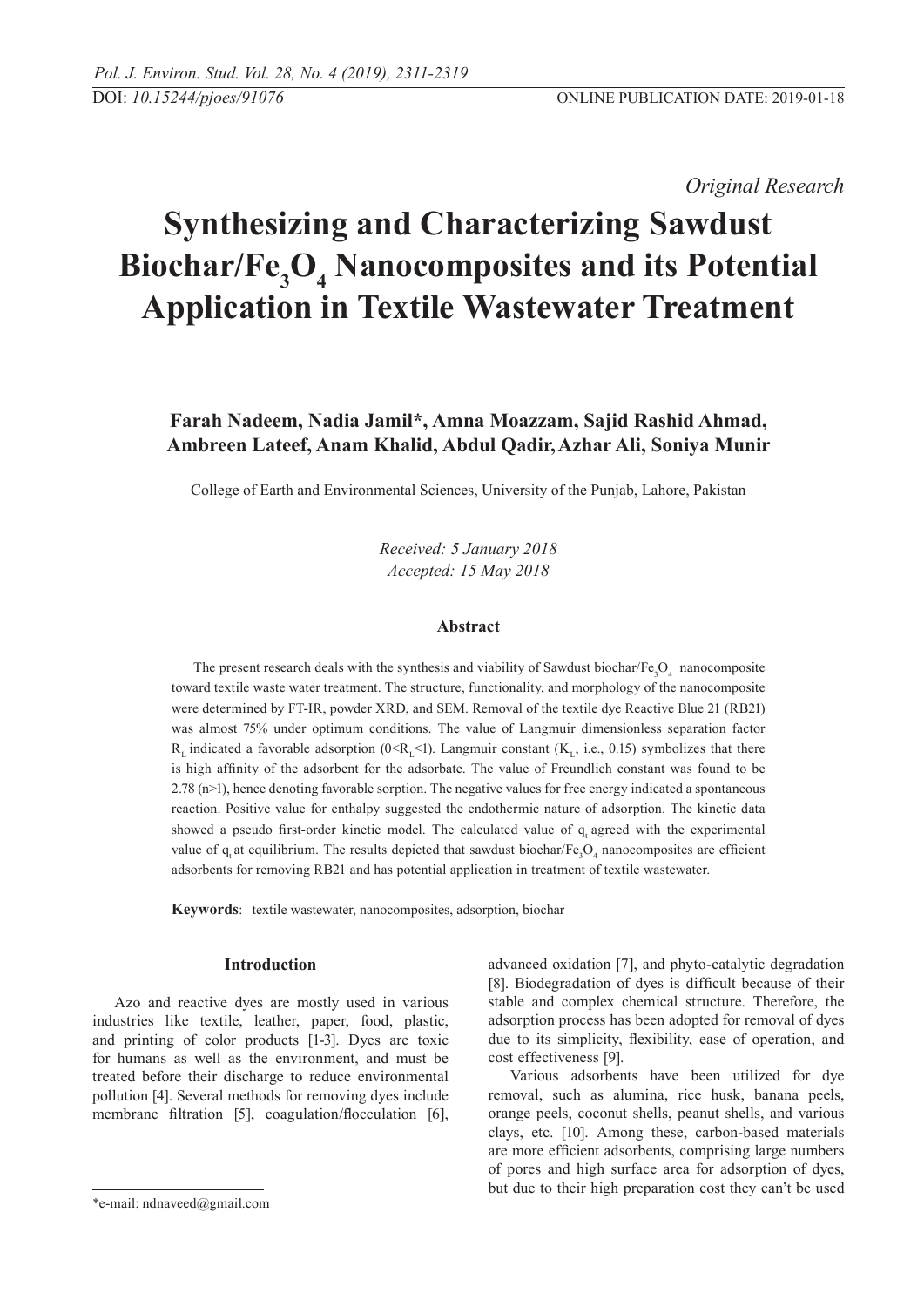on a large scale [11, 12]. Plenty of research has been done on materials that can be used as raw materials for preparing low-cost charcoal [13], such as rice husk [14], seed shell [15], sawdust [16], coconut shell [17], pine cone [18], and wheat husk [19].

These either have low adsorption capacity when applied for actual wastewater or are ineffective for removing dyes. To enhance their effectiveness, charcoal is incorporated with different nano-materials for synthesizing nanocomposites [20]. Magnetic nanoparticles have seemed to show promising results with dyes. They can degrade and adsorb dyes from wastewater over a wide range of temperatures and pH values [11]. Charcoal with magnetic nanoparticles has been found to be more effective than other nanocomposites [21]. Simply put, it can be separated by external magnetic field from solution for reuse [22].

The current study is an attempt to synthesize Fe<sub>2</sub>O<sub>3</sub>/sawdust charcoal nanocomposite adsorbent for removing dyes from simulated textile effluent to reduce the environmental impacts of water pollution. Reactive blue 21 is a commonly used dye in textile industries and renders a strong color to the textile effluent. The use of such nanocomposites can be employed in industries as it will be a significant way forward for reducing water pollution and water waste caused by the textile industry.

### **Materials and Methods**

### Synthesizing Sawdust Biochar (SDB)

The sawdust was subjected to carbonization under anoxic conditions using a charcolator operated at atmospheric pressure. The sample at ambient temperature was placed in an aluminum container and heated at 300ºC for three hours. A 1 mm hole was drilled in the lid of the aluminum container so that steam and gas could escape to avoid any explosion during heating. After the carbonization was over, the container was left to cool for 30 minutes [23]. The prepared charcoal was soaked in distilled water for 2 hours and then boiled for one hour. It was then filtered, dried, ground to fine powder, and passed through a 60 mesh/inch sieve. The sieved sawdust biochar was stored in Ziploc polyethylene bags at room temperature until further experimentation.

# Synthesizing  $Fe<sub>3</sub>O<sub>4</sub>/SDB$  Nanocomposite

The  $Fe<sub>3</sub>O<sub>4</sub>/SDB$  nanocomposite was synthesized by an in situ chemical co-precipitation method [24] in which SDB was used as support material. 20 g of SDB was added to 400 ml distilled water in a 1000 ml conical flask and stirred for 1 hr on a magnetic stirrer (MSH-20A WiseStir). In a separate beaker, 5.5602g of ferric sulphate  $(FeSO<sub>4</sub>7H<sub>2</sub>0)$  and 10.812g ferric chloride  $(FeCl<sub>3</sub>.6H<sub>2</sub>O)$  were dissolved in 200 ml distilled water and added in SDB suspension.100 ml of 0.8 M NaOH

was taken in a separating funnel and added dropwise into the suspension of iron salts and SDB with continuous stirring. After dropping NaOH solution, the suspension was filtered and washed with a mixture of ethanol and water to clear all impurities and by products. The residue was dried in an oven (Memmert D-91126 SchwabachFRG) at 150ºC for 2 hours.

### Characterization Techniques

The residual dye concentrations in aqueous solutions were determined by a UV-Vis spectrophotometer (752N, HEB, China). The prepared nanocomposite was characterized by Fourier transform infrared spectroscopy (FT-IR) to obtain information about the functional groups using a Fourier transform infrared spectrometer (Perkin Elmer spectrum RXI), scanning the sample in the wavelength range of 4000-700 cm-1. A powder x-ray diffraction (XRD) study was conducted using a PANalyticalX'Pert Pro difffractometer. Diffraction data was attained by exposing samples to  $Cu-K<sub>a</sub>$  x-ray radiation of wavelength  $(\lambda)$  1.5418 Å. The sample was scanned for  $20-80°2\theta$  with step size of  $0.05°2\theta$  at 0.5 seconds per step size. Phase identification was carried out by means of MATCH! software in conjunction with the Crystallography Open Database. The surface morphology of the sample can was determined by scanning electron microscopy (Jeol JSM6480LV).

### Batch Adsorption Studies: Kinetics, Thermodynamics, and Isotherms

The experiments of adsorption were carried out in 500 ml conical flask containing 30 ml of RB21 dye solution and 0.25 g of  $\text{Fe}_{3}\text{O}_{4}/\text{SDB}$  nanocomposite, with constant stirring at shaking speed of 200 rmp at different temperatures(10ºC, 30ºC, 50ºC, and 70ºC) in different time intervals (15, 30, 45, 60, 75, 90, and 105 minutes). Then the content of the experiment was filtered by Whatmann filter paper No. 41 to measure the Reactive Blue 21 (RB21) dye concentration in each sample using UV-Visible Spectrophotometer (752N, HEB, China) at  $\lambda_{\text{max}} = 621$  nm by plotting the calibration curve. To study the effects of optimum parameter, experiments were carried out for different nanocomposite doses of 0.1, 0.15, 0.2, 0.25, 0.3, and 0.35 g/L at initial pH of 3, 5, 7, 9, and 11, and RB21 concentrations of 30, 60, 90, 120, 150, and 180 mg/L. Dye uptake efficiency was calculated using Eq. 1:

$$
q \text{ (mg/g)} = (C_i - C_e) \times V/M \tag{1}
$$

...where q is the dye uptake by adsorbent  $(mg/g)$ , and C. and  $C_e$  are initial and final concentrations of RB21 dye, respectively. V is dye solution volume (1000 ml) and M is the mass of adsorbent used (grams).

The residual dye concentration in synthetic wastewater was calculated using Eq. 2: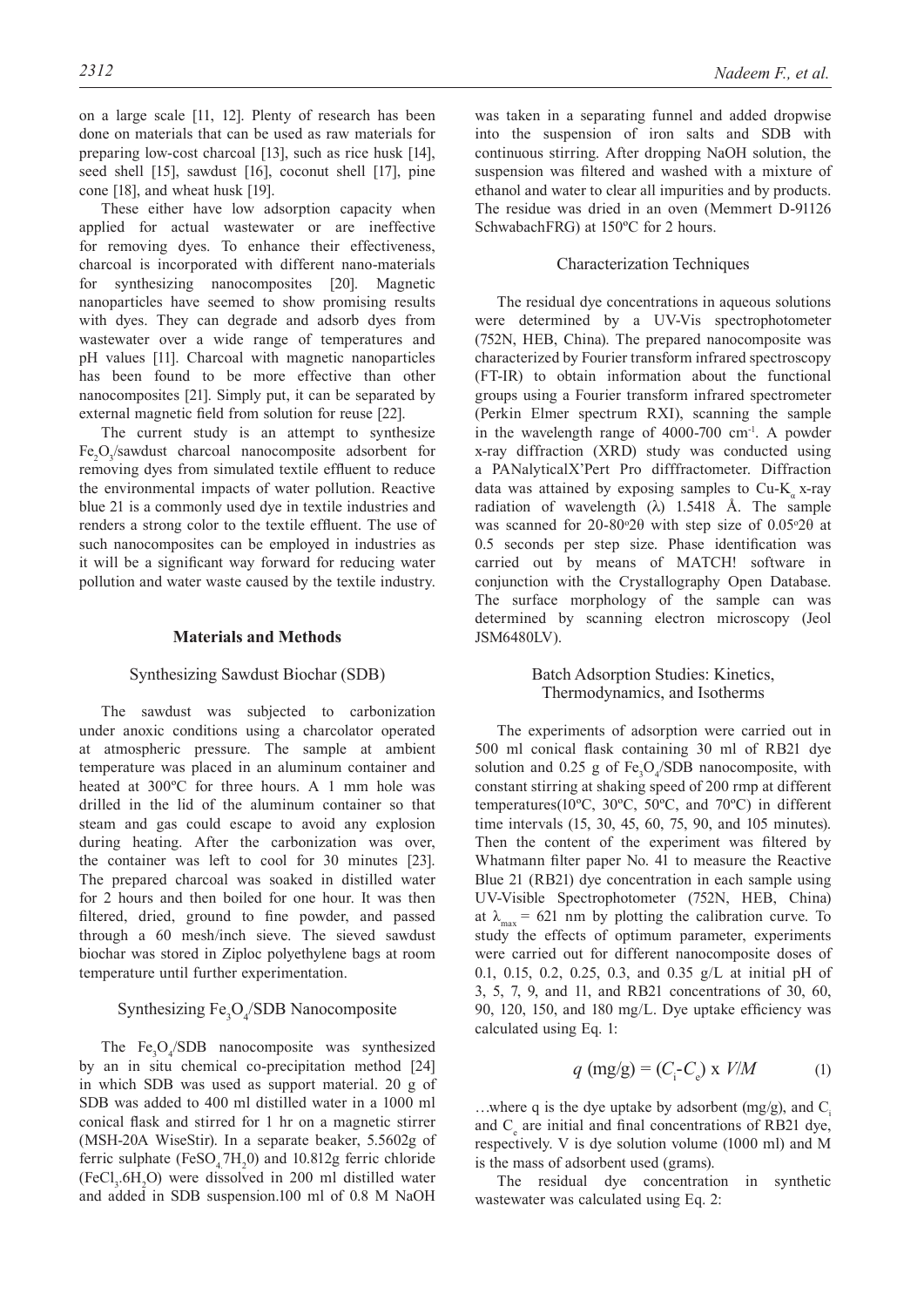$$
R(\%) = (C_{\rm i} - C_{\rm e}) / C_{\rm i} \times 100 \tag{2}
$$

…where R is the residual dye concentration as a percentage, and  $C_i$  and  $C_e$  are initial and final concentrations of BR21 dye, respectively.

Isotherm models, including Langmuir and Freundlich models, were used to calculate equilibrium adsorption and to study surface properties and attraction of adsorbent toward the dye molecules [25]. The thermodynamic parameters were determined, and in order to explain the mechanism of adsorption of the solute on the adsorbent, the adsorption constants were calculated by pseudo first- and second-order mechanisms [26].

### **Results and Discussion**

# Characterization of  $Fe<sub>3</sub>O<sub>4</sub>/SDB$  Nanocomposite

The FT-IR spectra of synthesized nanocomposite shown in Fig. 1a) represents the peak at  $799 \text{ cm}^{-1}$ , which contributes to the Fe-O bond while other peaks appearing at  $1119 \text{ cm}^{-1}$  and  $1380 \text{ cm}^{-1}$  were due to the C-H bending and C-O stretching of the phenolic and methyl groups, respectively. Carbonyl vibrational stretching can be observed at 1901cm<sup>-1</sup>. The peaks at  $2005$  cm<sup>-1</sup> and  $2325$  cm<sup>-1</sup> correspond to C=O bond and  $O=C=O$  stretching, respectively. The peak at 3218 cm<sup>-1</sup> is attributed to O-H stretching, which could also be due to the moisture content in the adsorbent [27].

The powder XRD pattern of nanocomposite (Fig. 2a), indicates two distinct peaks depicting the presence of carbon between 2θ values of 22° and 26°, and of magnetite peak 36° as matched by the pattern [96-900-6922]. The nanocomposite was amorphous in nature, which depicts no or very little crystallinity. The SEM image of  $Fe<sub>3</sub>O<sub>4</sub>/SDB$  nanocomposite in Fig. 2b) (A and B) shows white color particles on SDB surface, which confirms the presence of  $Fe<sub>3</sub>O<sub>4</sub>$ .

# Adsorption Capacity of  $Fe<sub>3</sub>O<sub>4</sub>/SDB$  Nanocomposite Toward Adsorption Capacity of Reactive Blue 21

The present study investigated the adsorption of RB21 on  $Fe<sub>3</sub>O<sub>4</sub>/SDB$  nanocomposite as a function of shaking speed, shaking time, adsorbent dose, pH,



Fig. 1 a) FTIR spectra of  $Fe<sub>3</sub>O<sub>4</sub>/SDB$  nanocomposite; b) Comparison of FTIR spectra of Fe<sub>3</sub>O<sub>4</sub>/SDB nanocomposite before and after adsorption of RB 21dye.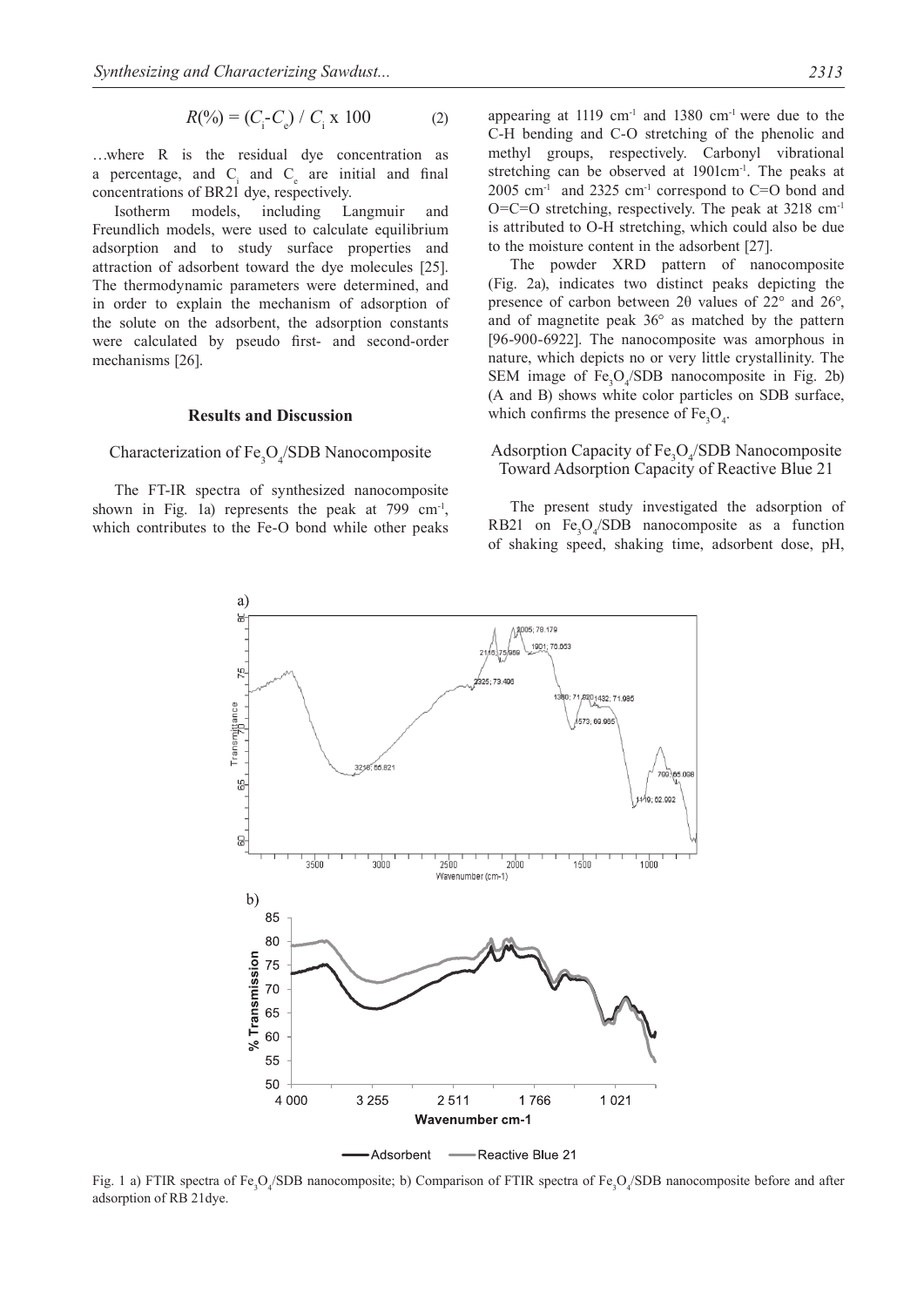

a)

Fig. 2 a) Powder XRD pattern of  $Fe<sub>3</sub>O<sub>4</sub>/SDB$  nanocomposite along with COD reference pattern; b) SEM images of  $Fe<sub>3</sub>O<sub>4</sub>/SDB$ nanocomposite at 10μm (A) and 50μm (B) resolution showing white color particles on charcoal surface.

temperature, and effect of initial dye concentration. There was an increase in removal efficiency of RB21 with the increase in shaking speed, as shown in Fig. 3a). However, removal efficiency decreased when the shaking speed was increased past 200 rpm. The increase in adsorption with increase in agitation speed could be due to an increase in the mobility of the adsorption system. Resistance among the particles decreases and the adsorbate is moved toward the adsorbent. When the shaking speed is less, the adsorbent gets collected and does not spread, so a less active site will be available for the adsorbate to adhere. When

there is sufficient speed, the sites on the surface of the adsorbent will be available to the dye [28]. However, after a certain speed (200 rpm in this case) there is a reduction in the adsorption, and desorption begins. This could be because there is more than the required increase in the kinetic energy of the molecules of the adsorbent as well as the dye, and they start hitting each other with greater force, which results in detachment of some dye molecules from the surface of the adsorbent [29].

The results in Fig. 3b) show an increase in removal efficiency of RB21 with the increase in shaking time,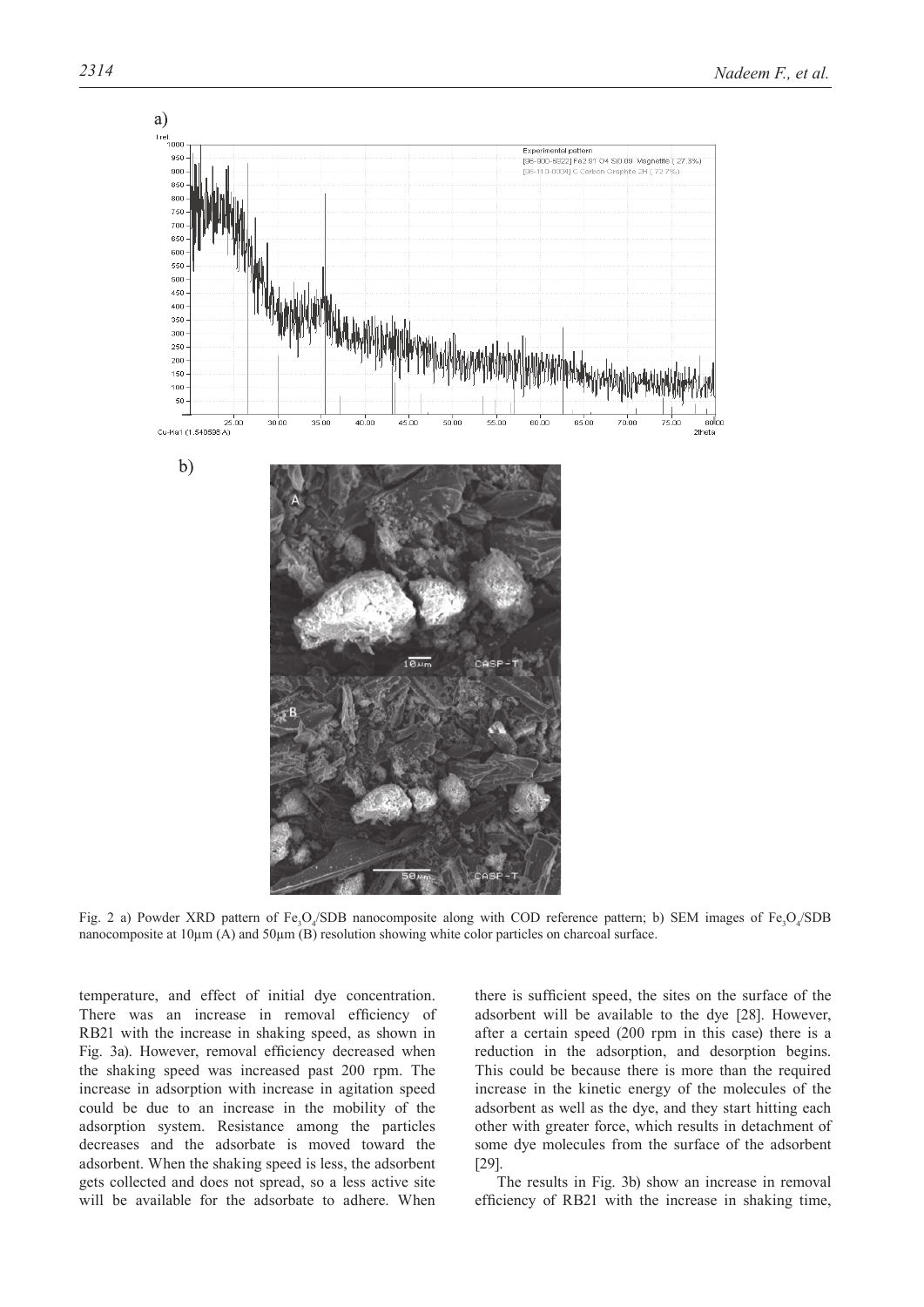but after 90 minutes there was no further improvement in adsorption capacity. This behavior of the adsorbent and dye could mean that high adsorption in the beginning could be due to the large number of sorption sites present at the earlier stage. A high concentration gradient between dye in solution and dye present on the surface of the adsorbent is developed. As the contact time increases, the number of active sites also decreases because they have been occupied by the adsorbate. When an optimum time is reached and maximum sites have been utilized, no further change in removal efficiency is observed [30].

We observed that removal efficiency of RB21 increased continuously with the increase in adsorbent dose as in Fig. 3c). This could be justified by the fact that the more the adsorbent, the more the number of sites present for adsorption. The adsorption sites do not saturate the adsorption system, hence increasing the dye uptake with an increase in adsorbent dose [31].

The effect of pH on adsorption of RB21 is shown in Fig. 3d), where the results depict maximum adsorption at neutral pH. The adsorption decreased in acidic and basic conditions. Similar results were obtained by some researchers [32] when using activated carbon to remove azo dyes. Highly acidic conditions led to an increase in amount of H+ ions, and the surface of the charcoal composite obtains a positive charge by absorbing those ions. The dye ions and the hydrogen ions hence get into a competition for the surface of the adsorbent, resulting in low adsorption of dyes due only to iron oxide



Fig. 3. Effects of: a) shaking speed on adsorption of RB21 on  $Fe<sub>3</sub>O<sub>4</sub>/SDB$  nanocomposite, b) shaking time on adsorption of RB21 on Fe<sub>3</sub>O<sub>4</sub>/SDB nanocomposite, c) adsorbent dose on adsorption of RB21 on Fe<sub>3</sub>O<sub>4</sub>/SDB nanocomposite, d) different pH on adsorption of RB21 on Fe<sub>3</sub>O<sub>4</sub>/SDB nanocomposite, e) varying temperature on adsorption of RB21 on Fe<sub>3</sub>O<sub>4</sub>/SDB nanocomposite, and f) initial dye concentration on adsorption of RB21 on  $Fe<sub>3</sub>O<sub>4</sub>/SDB$  nanocomposite.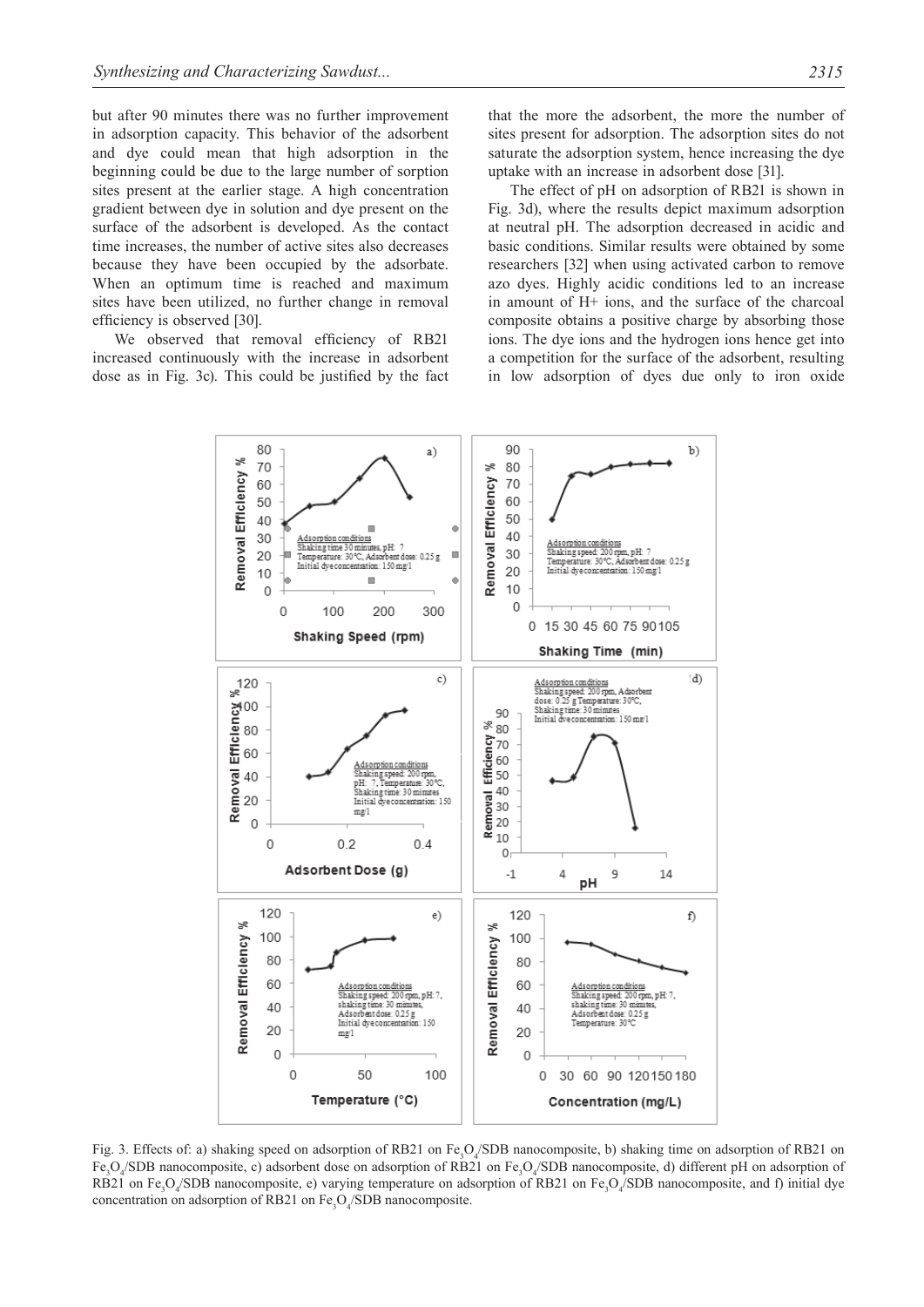The RB21 dye showed an increase in adsorption with the increase in temperature of the dye solution in Fig. 3e). The increase in adsorption along with temperature could be due to enhanced penetration of the dye. This also symbolizes that the adsorption of the dye was endothermic. A study by a group of researchers [34] also describes how such an increase in adsorption could be because of the creation of more active sites due to heat energy. A decrease in removal efficiency was noted with the increase in initial RB21 dye concentration, as shown in Fig. 3f). The adsorbent has a specific number of active sites for adsorption. Once the adsorbent becomes saturated, no further adsorption takes place. In the case of low dye concentrations, the numbers of binding sites increase, but with increasing dye concentration those sites fall short and hence adsorption capacity decreases [35].

#### Adsorption Isotherm Models

The Langmuir model [36] was calculated by Eq. 3:

$$
C_{\rm e} / q_{\rm e} = 1/q_{\rm max} C_{\rm e} + 1/K_{\rm L} q_{\rm max} \tag{3}
$$

...where  $q_{max}$  is the maximum amount of dye adsorbed per unit mass of adsorbent, and  $K<sub>L</sub>$  is the Langmuir Constant. A linear plot of  $C_e/q_e$  against  $C_e$  was plotted and the values of  $q_{max}$  and  $K_L$  were obtained using the slope and intercepts of the plot.

The graph of specific sorption (Ce/qe) was plotted against equilibrium concentration for RB 21 in Fig. 4a). The linear plot for batch data with high coefficient of correlation  $(R^2)$  value for the dye revealed that the adsorption process obeyed the Langmuir isotherm model. The values of Langmuir constants, i.e.,  $K_L$ ,  $R_L$ ,  $q_{max}$ , and  $R^2$  are given in Table 1 for RB 21. Fig. 4b) shows variation of separation factor  $R_1$  with initial dye concentrations for RB 21. We observed from the graph that the separation factor decreases and nears zero with the increase in dye concentration. The value of Langmuir dimensionless separation factor R<sub>r</sub> indicated favorable adsorption  $(0 \le R_{\rm r} \le 1)$  [37] with a value of 0.04. We used the following equation for the Freundlich model [38]:

$$
\log q_e = 1 / \text{nlog} C_e + \log K_f \tag{4}
$$

...where  $K_f$  is the Freundlich constant. A linear plot of log  $q_e$  against log  $C_e$  was plotted and the values of n and  $K_f$  were obtained using the slope and intercepts of the plot.

The linear plot of log of amount adsorbed per amount of adsorbent at the equilibrium ( $log q_e$ ) is plotted against the logarithm of equilibrium concentration (log  $C_e$ ) for RB 21 in Fig. 4c). The linear plot for batch data

with high coefficient of correlation  $(R^2)$  value revealed that the adsorption process obeyed the Freundlich isotherm model. The Freundlich constants were determined from the slope and intercept of the linear plot. The values of Freundlich constants, i.e., 1/n, n (adsorption intensity),  $K<sub>s</sub>$  (adsorption capacity), and  $R<sup>2</sup>$ are given in Table 1.

### Thermodynamic Models

The thermodynamic parameters were determined using the following Eqs. 5 and 6 [39] ( $\Delta H^{\circ}$  and  $\Delta S^{\circ}$ were determined from the slope and intercept of the linear Van't Hoff plot of  $ln K_{eq}$  versus 1/T):

$$
\Delta G^{\circ} = -RT\ln K \tag{5}
$$

$$
d \quad \ln K_{eq} = \Delta S^{\circ}/R - \Delta H^{\circ}/RT \tag{6}
$$

... where  $\Delta H^{\circ}$  is enthalpy of adsorption,  $\Delta S^{\circ}$  is entropy change,  $\Delta G^{\circ}$  is Gibbs free energy change, R is the gas constant, T is absolute temperature, ln is the natural logarithm, and  $K_{eq}$  is the equilibrium constant.

an

Fig. 4d) shows the linear plots of  $ln K_{eq}$  against 1/T. The thermodynamic parameters for adsorption of RB 21 on  $Fe<sub>3</sub>O<sub>4</sub>/SDB$  nanocomposite are given in Table 2. The value of  $K_{eq}$  increased with temperature while Gibbs free energy  $(\Delta G^{\circ})$  decreased with increasing temperature. The values obtained for ΔH° and ΔS° were positive for adsorption. The negative values for free energy indicated a spontaneous reaction. Positive value for enthalpy suggests the endothermic nature



Fig. 4. a) Linear plot of Langmuir isotherm for adsorption of RB21 on  $Fe<sub>3</sub>O<sub>4</sub>/SDB$  nanocomposite, b) variation of separation factor  $(R<sub>1</sub>)$  as a function of initial concentration of RB21, c) linear plot of Freundlich isotherm for adsorption of RB21 on Fe<sub>3</sub>O<sub>4</sub>/SDB nanocomposite, and d) graph of  $lnK_{eq}$  versus 1/T for adsorption of RB21.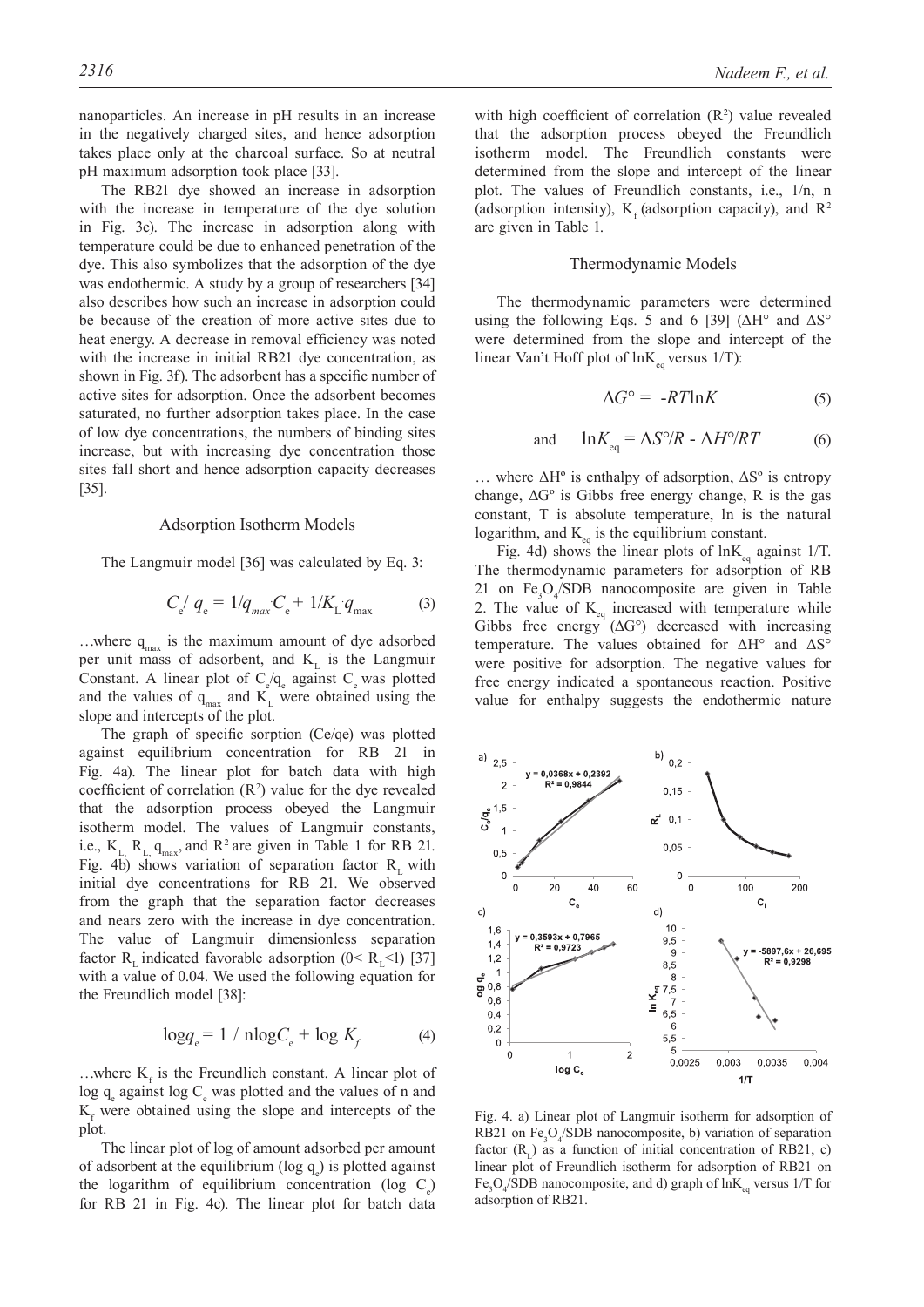Table 1. Adsorption isotherm parameters for RB21 onto  $Fe<sub>3</sub>O<sub>4</sub>$ SDB nanocomposite (bold values are experimental finding results).

| Model      | Parameters<br>$q_{\rm max,exp}\left(mg/g\right)$ | Value<br>25.334 |
|------------|--------------------------------------------------|-----------------|
| Langmuir   | $q_{\rm max,cal}\left(mg/g\right)$               | 27,77778        |
|            | $K_{\tau}$ (L/mg)                                | 0.150627        |
|            | $\rm R_{r}$                                      | 0.042383        |
|            | $R^2$                                            | 0.775           |
| Freundlich | N                                                | 2.785515        |
|            | $K_{\epsilon}$                                   | 6.251727        |
|            | $R^2$                                            | 0.972           |

Table 2. Thermodynamic parameters (ΔH°, ΔG°, ΔS°) for the adsorption of Reactive Blue 21.

| Temperature<br>$({}^{\circ}C)$ | $\mathbf{K}_{\scriptscriptstyle{\text{eq}}}$ | $\Delta G^{\circ}$<br>(Jmol <sub>o</sub> ) | $\Delta H^{\circ}$<br>(Jmol <sub>o</sub> ) | $\Delta S^{\circ}$<br>$(Jmol K^-)$ |
|--------------------------------|----------------------------------------------|--------------------------------------------|--------------------------------------------|------------------------------------|
| 10                             | 510.5637                                     | $-14679.1$                                 |                                            |                                    |
| 26                             | 594.0709                                     | $-15885.3$                                 |                                            |                                    |
| 30                             | 1291.795                                     | $-18055.5$                                 | 49.027658                                  | 221.73                             |
| 50                             | 6378.947                                     | $-23537.3$                                 |                                            |                                    |
| 70                             | 13313.51                                     | $-27093.1$                                 |                                            |                                    |

of the adsorption. Also, ΔH° was found to be greater than 40 KJ/mol, symbolizing the chemisorption of RB 21 on the adsorbent. Positive values for  $\Delta S^{\circ}$  indicated an increase in randomness during the adsorption process [40].

# Kinetic Models

The following Eq.7 was used for the pseudo firstorder mechanism:

$$
\log (q - q_e) = \log q - k_1 t / 2.303 \tag{7}
$$

…where q is the amount of dye adsorbed at equilibrium  $(mg/g)$ ,  $q_e$  is the amount of dye adsorbed at time t  $(mg/g)$ , and  $K<sub>1</sub>$  is the equilibrium rate constant of pseudo firstorder sorption (min<sup>-1</sup>).

A linear plot of log  $(q-q_e)$  was plotted against time (t). The values of rate constant  $(K_1)$ , coefficient of correlation  $(R^2)$ , and  $q_{calculated}$  were found using slope and intercept of the graph.

The following equation was used for the pseudo second order mechanism:

$$
t/q = 1/k_2 q_e^2 + t/q \tag{8}
$$

… where q is the amount of dye adsorbed at equilibrium  $(mg/g)$ ,  $q_e$  is the amount of dye adsorbed at time t  $(mg/g)$ ,



Fig. 5. a) Pseudo first-order sorption kinetics of RB21 on  $Fe<sub>3</sub>O<sub>4</sub>/SDB$  nanocomposite, and b) pseudo second-order sorption kinetics of RB21 on  $Fe<sub>3</sub>O<sub>4</sub>/SDB$  nanocomposite.

Table 3. Kinetic model parameters for the adsorption of RB21 onto Fe<sub>3</sub>O<sub>4</sub>/SDB nanocomposite (bold values are experimental finding results).

| Model                  | Parameters<br>$q_{max,exp}(mg/g)$  | Value<br>24.534 |  |
|------------------------|------------------------------------|-----------------|--|
| Pseudo-first order     | $q_{\rm max,cal}\left(mg/g\right)$ | 23.71374        |  |
|                        | $K_1$ (min <sup>-1</sup> )         | 0.06445         |  |
|                        | $R^2$                              | 0.947           |  |
| Pseudo-second<br>order | $q_{\rm max,cal}$ (mg/g            | 27.02703        |  |
|                        | $K^2$                              | 0.00423         |  |
|                        | $R^2$                              | 0 996           |  |

 $K<sub>2</sub>$  is the equilibrium rate constant of pseudo first-order sorption min<sup>-1</sup>, and  $h = k_2 q^2$  – where h is the initial sorption rate and mg g<sup>-1</sup>min<sup>-1</sup>. A linear plot of log t/q was plotted against time (t). The values of rate constant  $(K_2)$ , coefficient of correlation  $(R^2)$ , and  $q_{calculated}$  were found using slope and intercept of the graph.

The adsorption rates were calculated using pseudo first-order and pseudo second-order kinetics models. The  $log(q/q_e)$  plotted against time is shown in Fig. 7a). The linear plot and high coefficient of correlation (0.947) confirms the application of first-order kinetics. Fig. 7b) shows the plot of  $t/q$  against time. The linear plot and high coefficient of correlation (0.996) confirms the application of second-order kinetics as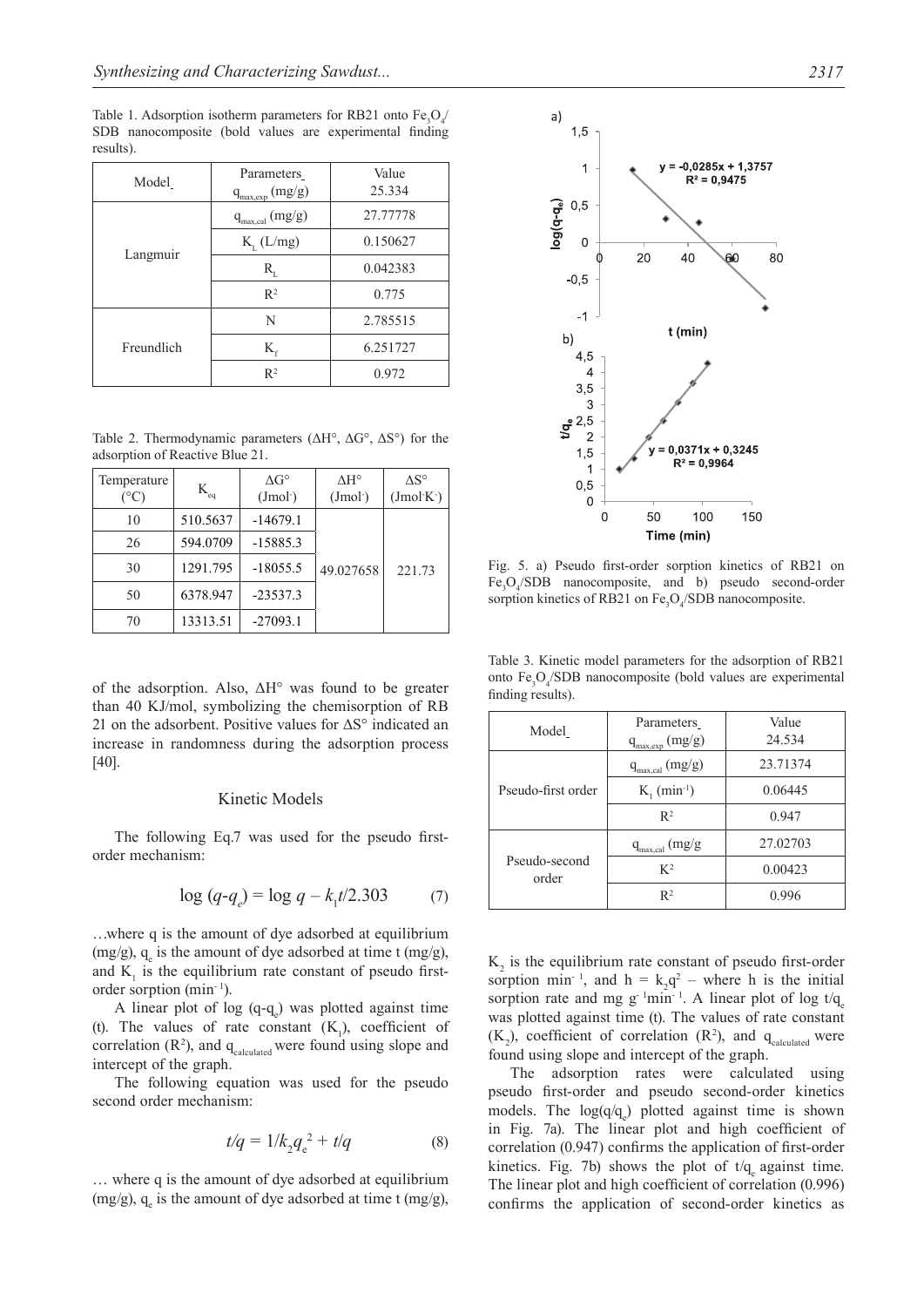well. The value of calculated dye uptake at equilibrium for first-order kinetics is very close to the experimental value as opposed to the calculated value of second-order kinetics, hence the batch data for RB 21 best fit firstorder kinetics. The kinetic parameters for adsorption on  $Fe<sub>3</sub>O<sub>4</sub>/SDB$  nanocomposite are given in Table 3.

# Adsorption Mechanism

Fig. 1b) shows FT-IR spectra of nanocomposite after adsorption of dye, revealing that the intensity of the peaks has altered and that peak width has varied at some points. For RB21, the involvement of the major functional groups can be observed due to the change in intensity of the peaks. The transmission for almost all peaks has increased, indicating a decrease in intensity. Weak electrostatic forces or Vander Wall forces could be responsible for this adsorption, and some chemisorption has also occurred due to changes in the thickness of certain peaks

# **Conclusions**

It may be concluded that the proposed method is a simple and cost-effective way to synthesize  $Fe<sub>3</sub>O<sub>4</sub>/SDB$  nanocomposite for the efficient removal of RB21 from textile effluent. 75% color removal was attained at 90 minutes shaking with adsorbent dose of 0.25 g and initial dye concentration of 150 mg/L. The shaking speed was set at 200 rpm for 30 minutes at 30ºC and neutral pH. The pseudo first-order and pseudo second-order kinetics, Langmuir and Freundlich isotherms, and thermodynamics revealed that the adsorption process was chemisorption. The negative values for free energy indicated a spontaneous reaction. Positive value for enthalpy suggests the endothermic nature of adsorption. The kinetic data obeyed a pseudo first-order kinetic model. The calculated values of  $q_i$  agreed with the experimental value of  $q_i$ at equilibrium. Hence, the results represent that  $Fe<sub>3</sub>O<sub>4</sub>/SDB$  nanocomposites can be used for the efficient removal of RB21 from wastewater. This research is a significant way forward toward the treatment of textile wastewater and can be used as a baseline for further innovation and development.

# **Conflict of Interest**

The authors declare no conflict of interest.

### **References**

- 1. ASGHER M. Biosorption of reactive dyes: a review. Water Air Soil Pollut. **223** (5), 2417, **2012**.
- 2. FAGUNDES-KLEN M.R., CERVELIN P.C., VEIT M.T., GONCALVES G.C., BERGAMASCO R., DA SILVA F.V. Adsorption kinetics of blue 5G dye from aqueous

solution on dead floating aquatic macrophyte: effect of pH, temperature, and pretreatment. Water Air Soil Pollut. **223** (7), 4369, **2012**.

- 3. SHIRZAD S.M., SAMARGHANDI M., AZIZIAN S., KIM W., LEE S. The removal of hexavalent chromium from aqueous solutions using modified holly sawdust: equilibrium and kinetics studies. Environmental Engineering Research. **16** (2), 55, **2011**.
- 4. MAKARCHUK O.V., DONTSOVA T.A., ASTRELIN I.M. Magnetic nanocomposites as efficient sorption materials for removing dyes from aqueous solutions. Nanoscale Res Lett. **11** (1), 161, **2016**.
- 5. YU S., CHEN Z., CHENG Q., LU Z., LIU M., GAO C. Application of thin-film composite hollow fiber membrane to submerged nanofiltration of anionic dye aqueous solutions. Sep Purif Technol. **88**, 121, **2015**.
- 6. VERMA A.K., DASH R.R., BHUNIA P. A review on chemical coagulation/flocculation technologies for removal of colour from textile wastewater. Journal of Environmental Management. **93** (1), 154, **2012**.
- 7. CUIPING B., XIANFENG X., WENQI G., DEXIN F., MO X., ZHONGXUE G., NIAN X. Removal of Rhodamine B, by ozone-based advanced oxidation process. Desalination. **278** (1), 84, **2011**.
- 8. PATIL B.N., NAIK D.B., SHRIVASTAVA V.S. Photocatalytic degradation of hazardous Ponceau-S dye from industrial wastewater using nanosized niobium pentoxide with carbon. Desalination. **269** (1), 276, **2011**.
- 9. FARROKHI M., HOSSEINI S.C., YANG J.K., SHIRZAD-SIBONI M. Application of  $ZnO-Fe<sub>3</sub>O<sub>4</sub>$ Nanocomposite on the removal of azo dye from aqueous solutions: kinetics and equilibrium studies. Water Air Soil Pollut. **225** (9), 2113, **2014**.
- 10. JAIN R., SHARMA N., RADHAPYARI K. Electrochemical treatment of pharmaceutical azo dye amaranth from wastewater. J. Appl. Electrochem. **39** (5), 577, **2009**.
- 11. TAN I.A.W., AHMAD A.L., HAMEED B.H. Adsorption of basic dye using activated carbon prepared from oil palm shell: batch and fixed bed studies. Desalination. **225** (1-3), 13, **2008**.
- 12. DE YUSO A.M., RUBIO B., IZQUIERDO M.T. Influence of activation atmosphere used in the chemical activation of almond shell on the characteristics and adsorption performance of activation carbon. Fuel Processing Technology. **119**, 74, **2014**.
- 13. GUPTA V.K. Application of low-cost adsorbents for dye removal – A review, Journal of Environmental Management. **90** (8), 2313, **2009**.
- 14. GUPTA V.K., MITTAL A., JAIN R., MATHUR M., SIKARWAR S., Adsorption of Safranin-T from wastewater using waste materials - activated carbon and activated rice husks. J. Colloid Interface Sci. **303** (1), 80, **2006**.
- 15. THINAKARAN N., PANNEERSELVAM P., BASKARALINGAM P., ELANGO D., SIVANESAN S. Equilibrium and kinetic studies on the removal of acid red 114 from aqueous solutions using activated carbons prepared from seed shells, J Hazard Mater. **158** (1), 142, **2008**.
- 16. VIJAYARAGHAVAN K., WON S. W., YUN Y. Treatment of Complex Remazol Dye Effluent Using Sawdust- and Coal-Based Activated Carbons. J Hazard Mater. **167** (1), 790, **2009**.
- 17. SHARMA Y.C., UPADHYAY S.N.U. Removal of a cationic dye from wastewaters by adsorption on activated